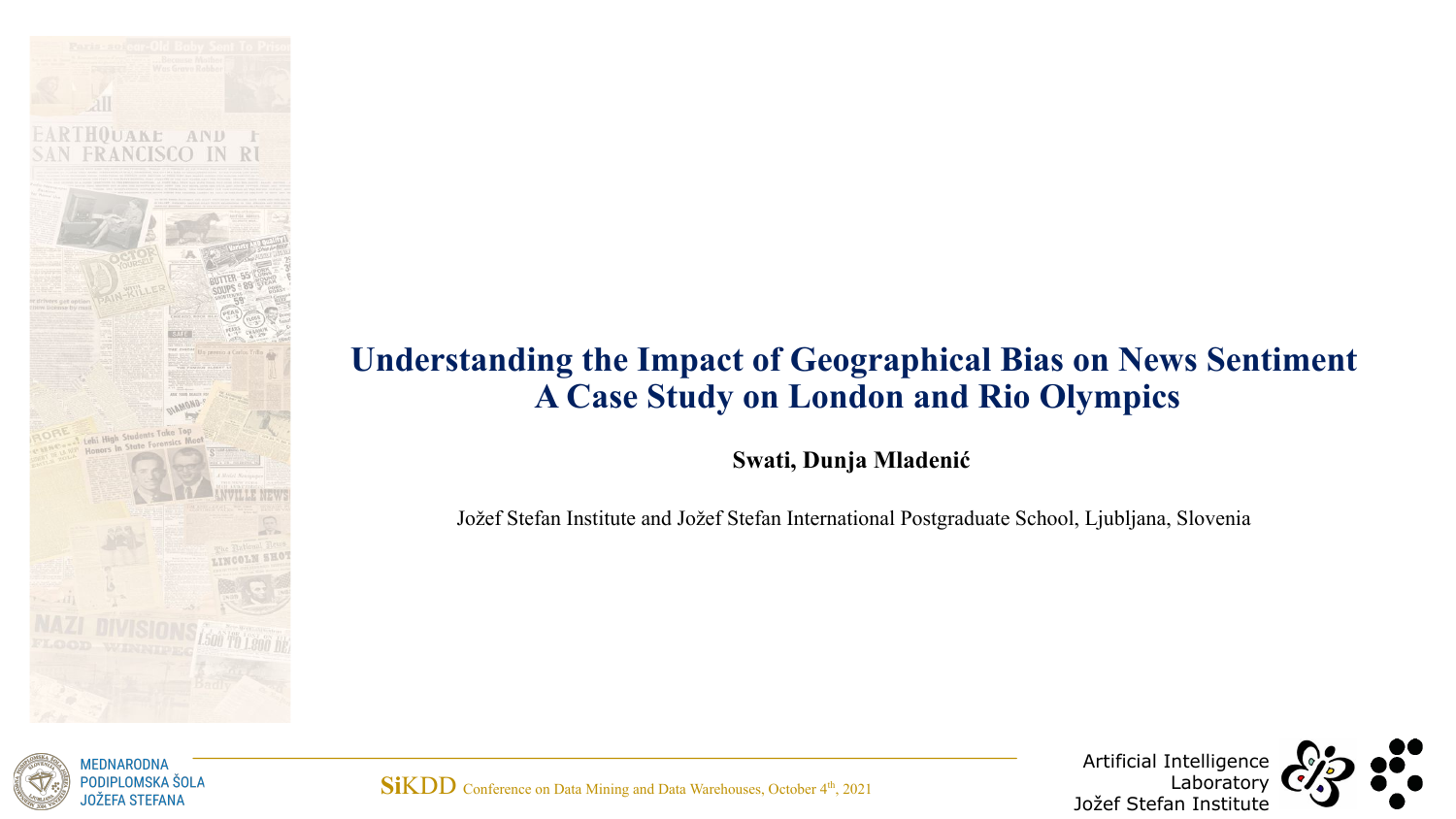

# **Overview**

**Related Work Introduction**

**Graphical Abstract**

**Dataset**

**Materials and Methods**

**Results and Analysis**

**Future Direction**



**MEDNARODNA** PODIPLOMSKA ŠOLA **JOŽEFA STEFANA** 

SiKDD Conference on Data Mining and Data Warehouses, October 4<sup>th</sup>, 2021

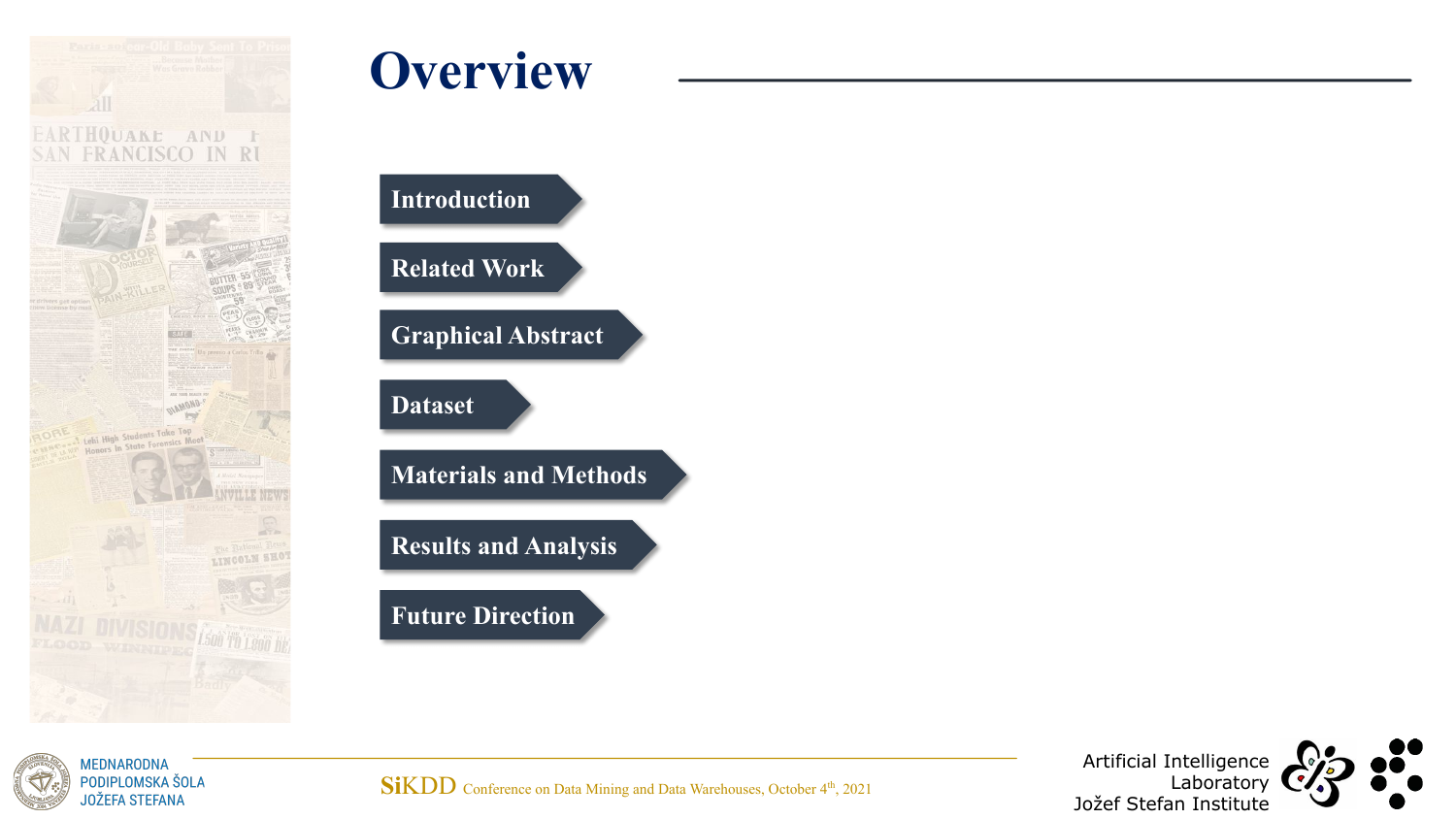

PODIPLOMSKA ŠOLA **JOŽEFA STEFANA** 

#### **Introduction**

## **Is geographical bias a factor affecting news sentiment?**

#### **Case Study: Olympic legacies of Rio and London**





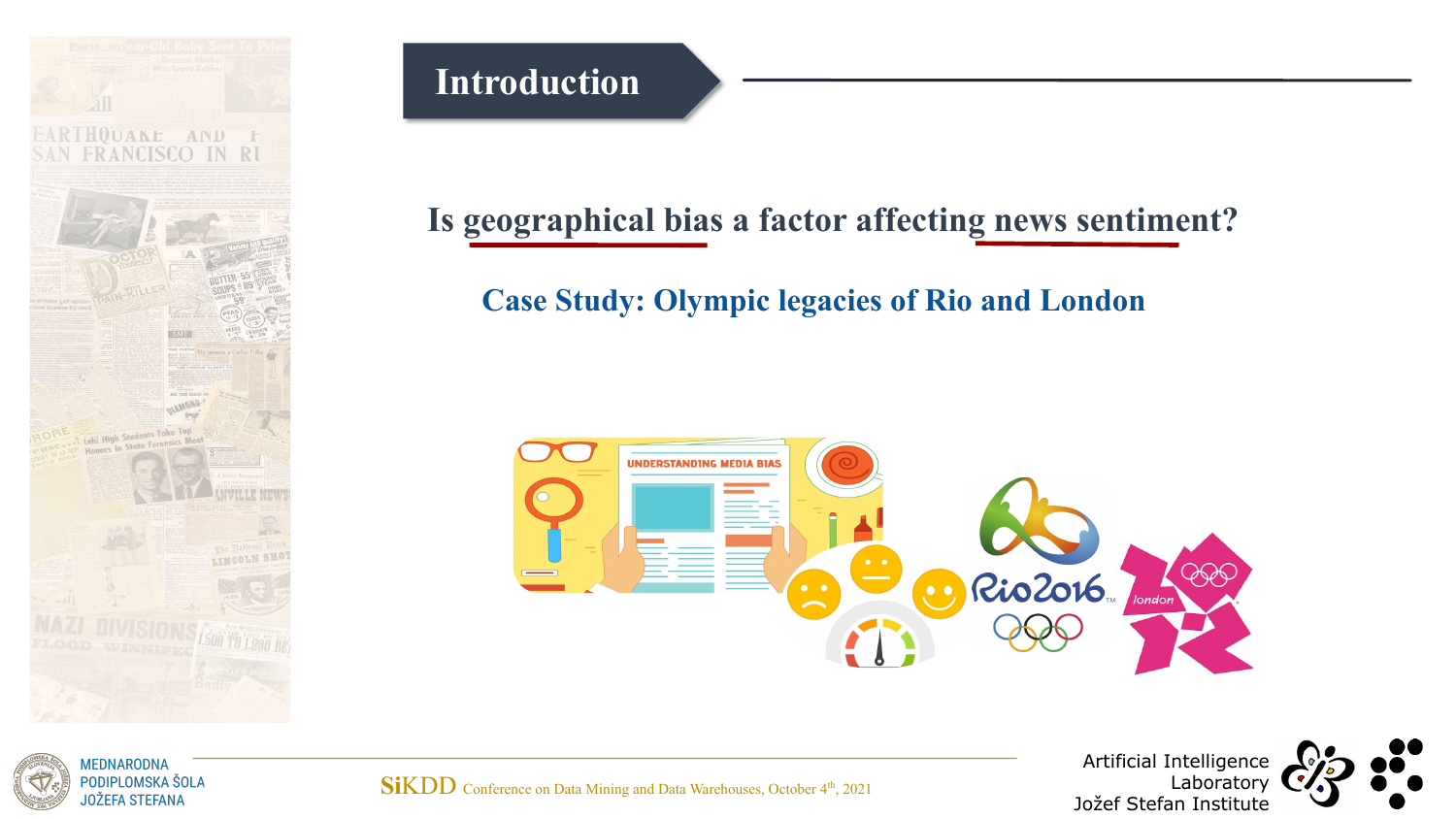

## **Related Work**

#### **Existing work:**

- News sentiment analysis
- Geographical bias analysis in terms of news coverage

#### ● **Proposed work:**

○ Investigate the impact of geographical bias on news sentiments

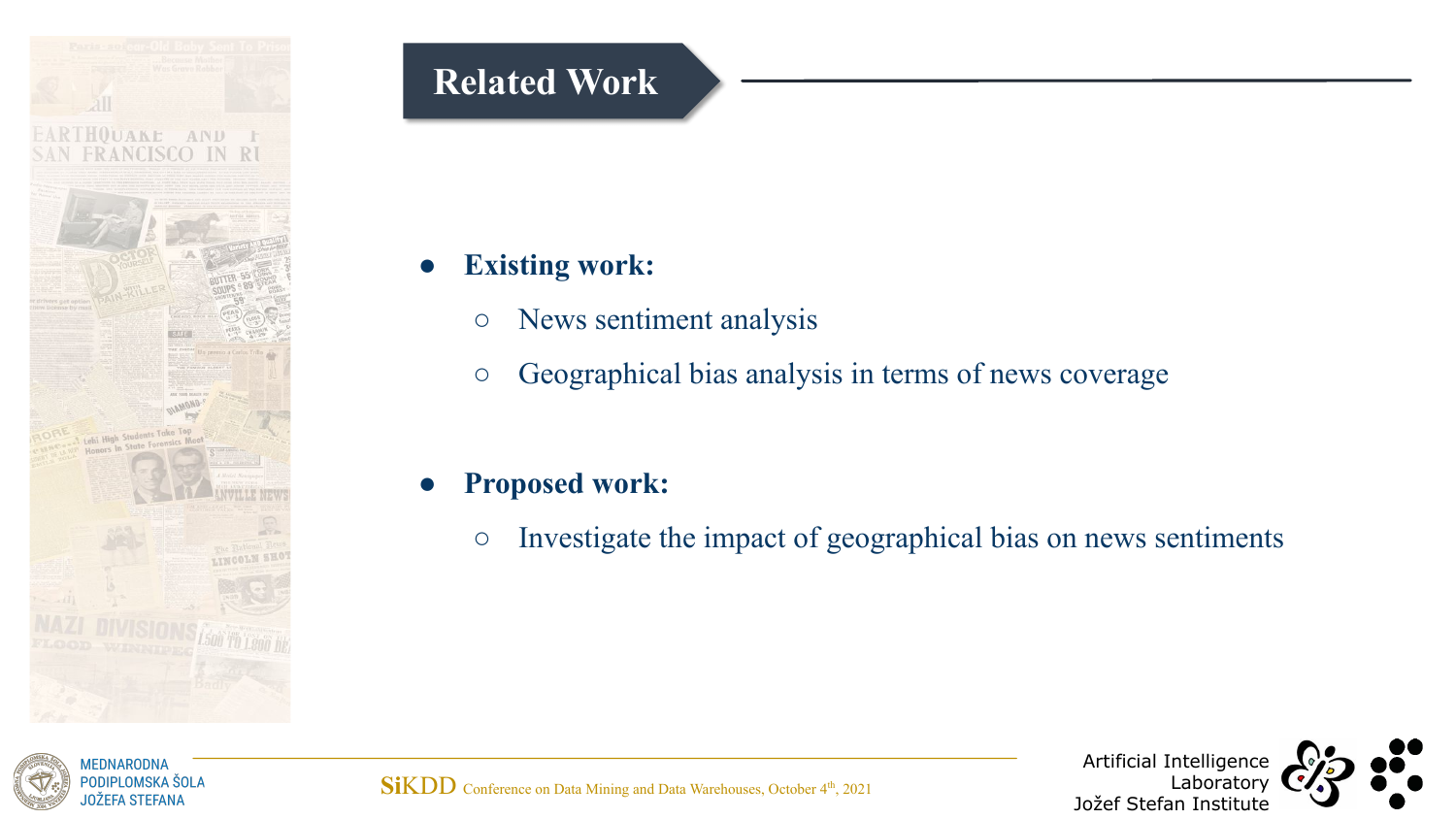





**SiKDD** Conference on Data Mining and Data Warehouses, October 4<sup>th</sup>, 2021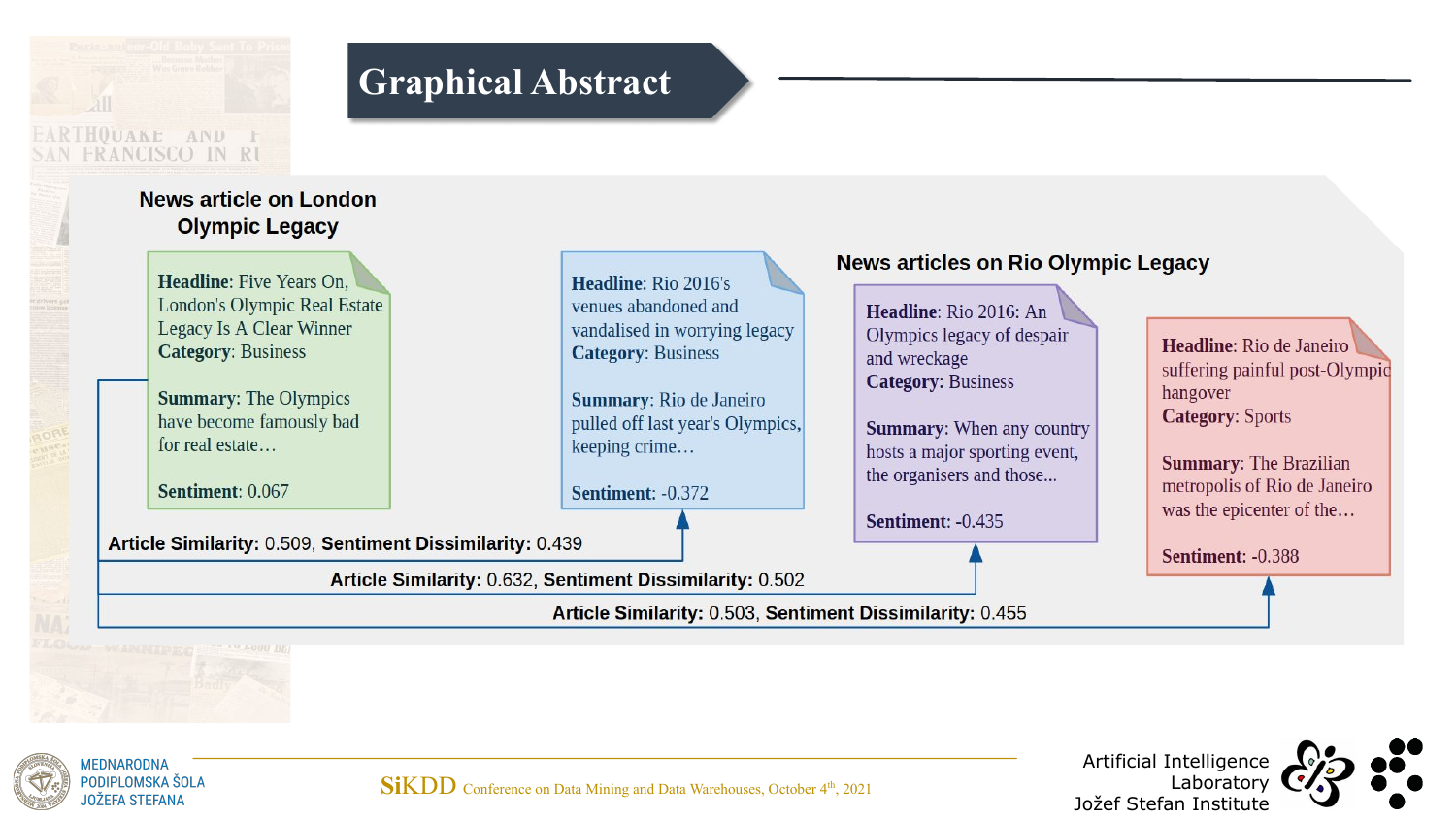

## **Dataset**

- **Datasource:** EventRegistry
- **Language:** English
- **Duration:** January 2017 to December 2020
- **Fields:** Summary, Category, Sentiment
- Type: News Articles about London and Rio Olympic Legacy





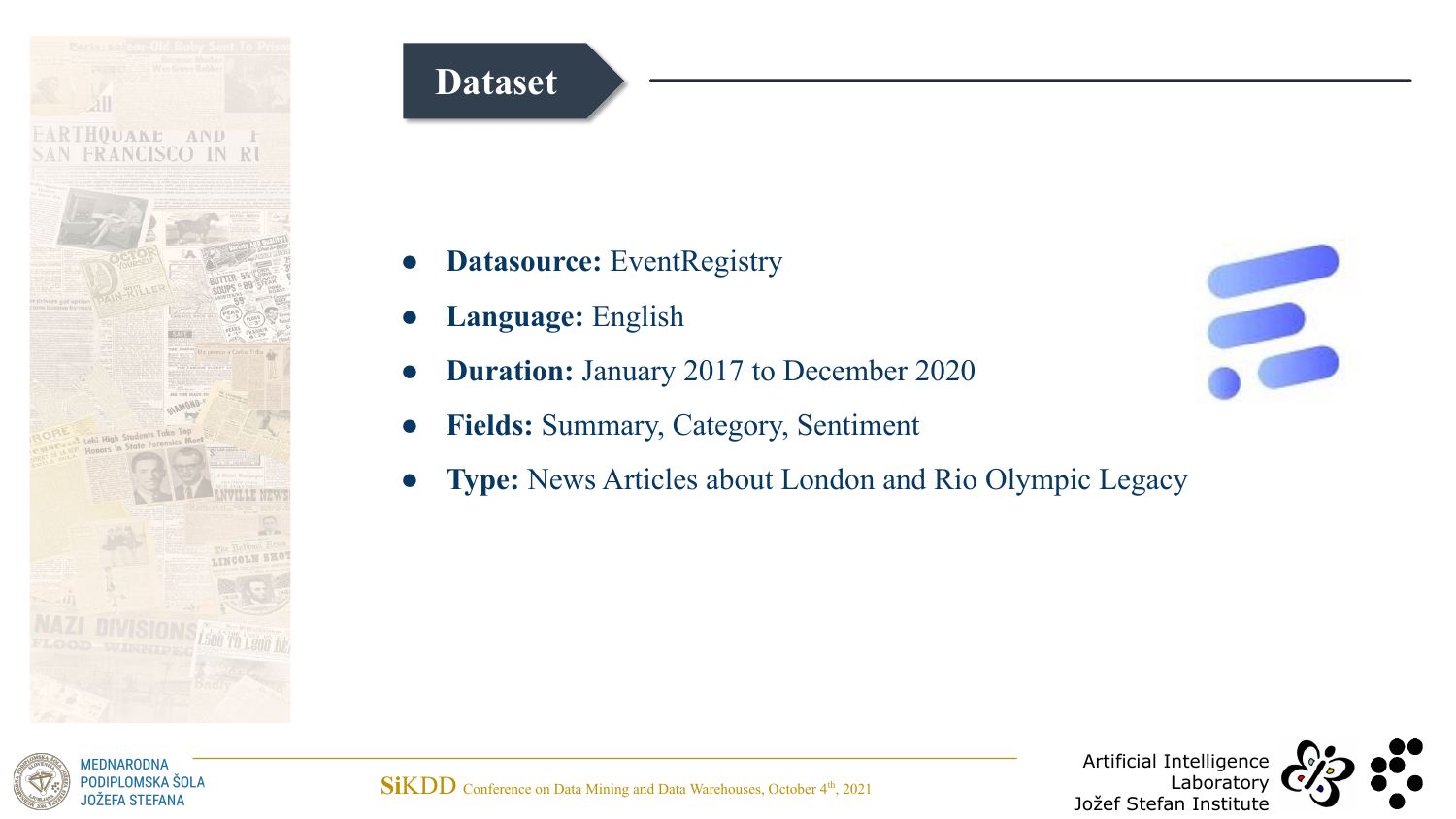

**MEDNARODNA** PODIPLOMSKA ŠOLA JOŽEFA STEFANA

## **Dataset**

- **Fields:**
	- **Summary:** 290 to 6,553 words
	- **Sentiment:** -1 to 1
	- **Category:** business, politics, technology, environment, health, sports, arts-and-entertainment
- **● Article Count:** 
	- **○ London:** 8,690
	- **○ Rio:** 5,120



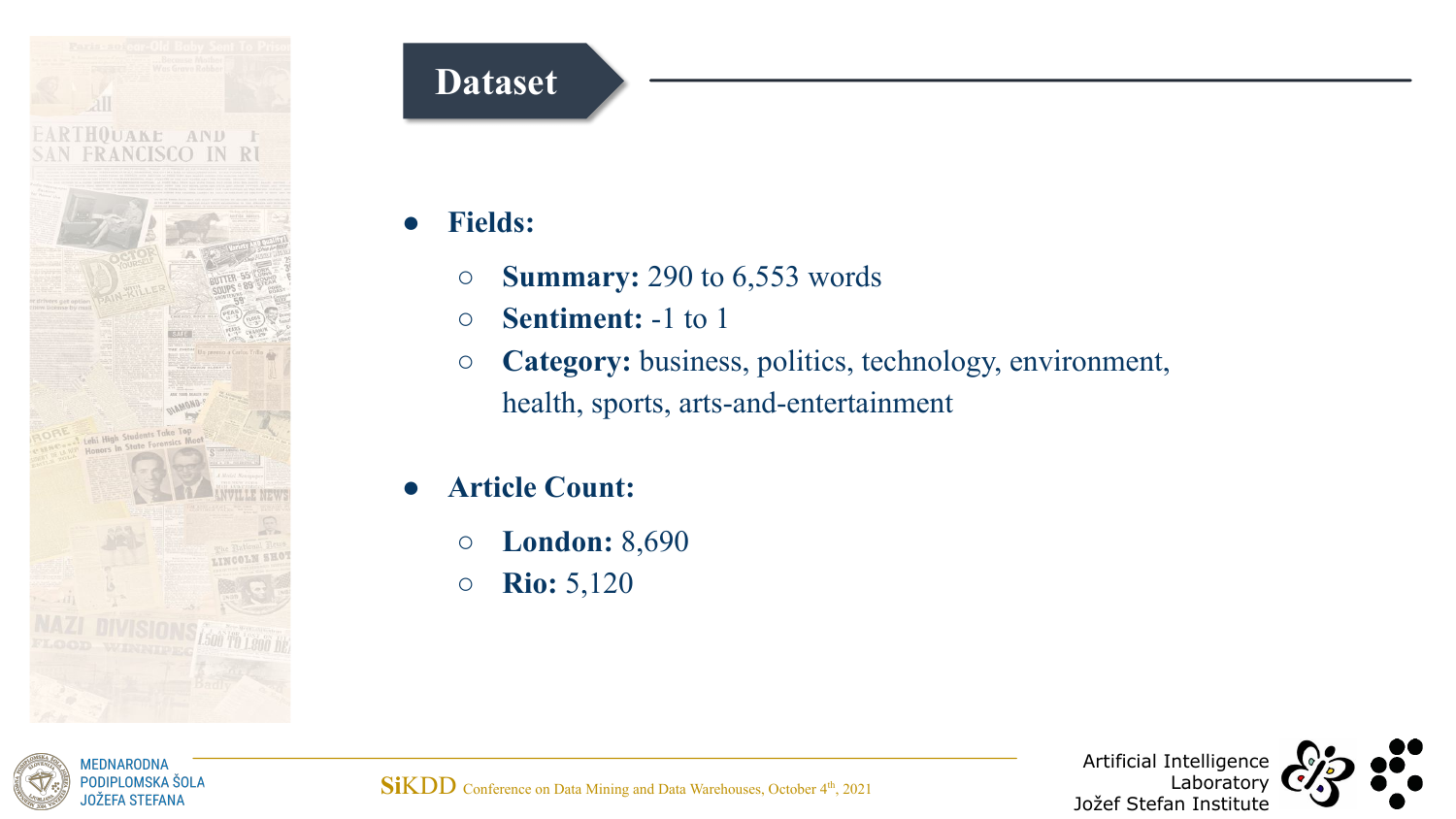

## **Materials and Methods**

#### ● **Methodology:**

- **○ Primary task:** to compute the average difference in sentiment scores between similar news articles about the Olympic legacies in Rio and London.
- **Secondary task:** to assess the primary task with respect to news categories.



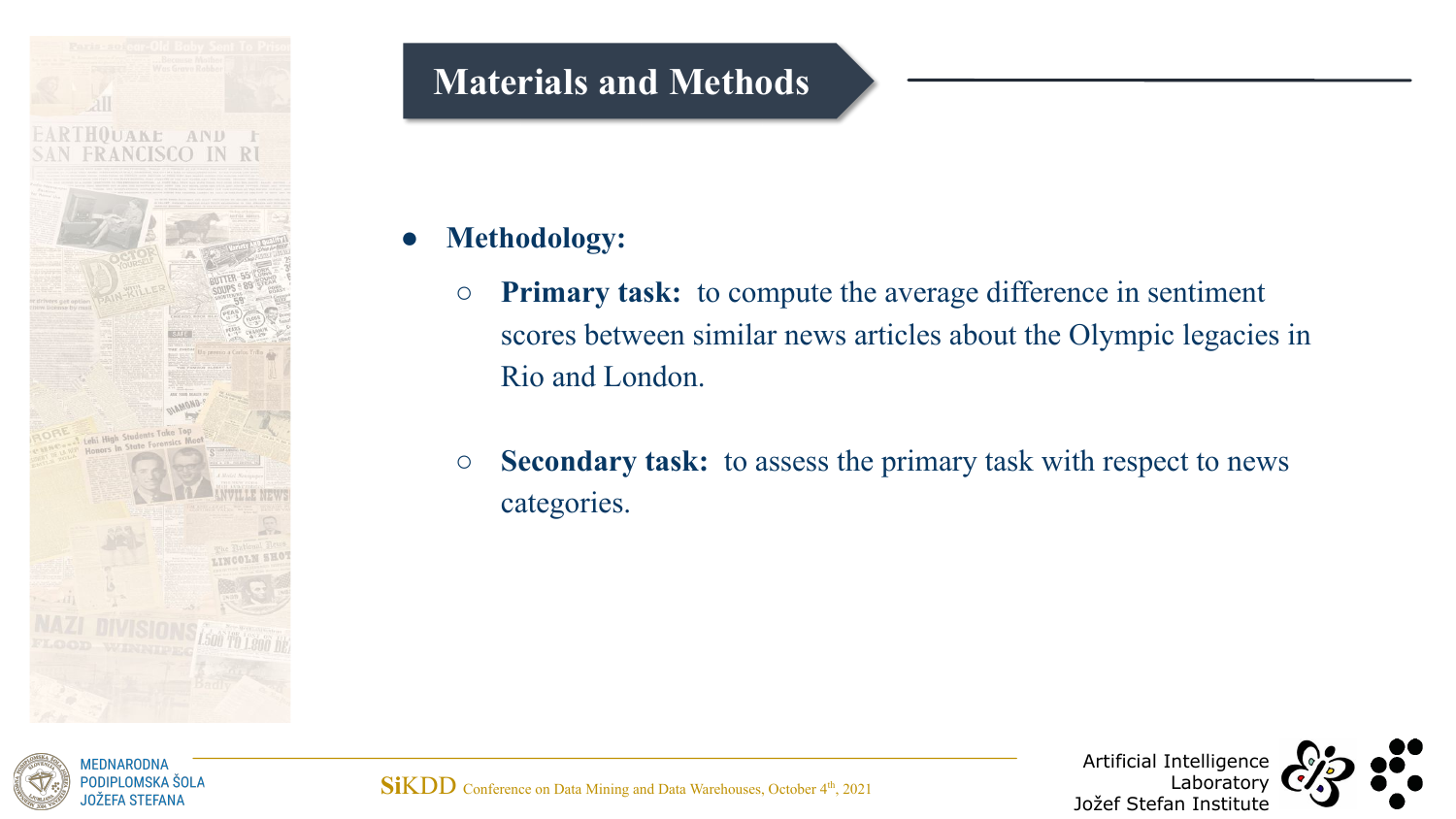

## **Materials and Methods**

- **● Average Sentiment Dissimilarity**
- **● Article Similarity:**
	- **Embedding:** Sentence-BERT (SBERT)
	- **Similarity score:** Cosine similarity
		- **Range:** -1 to 1
		- **Similar article:** score > 0.5





JOŽEFA STEFANA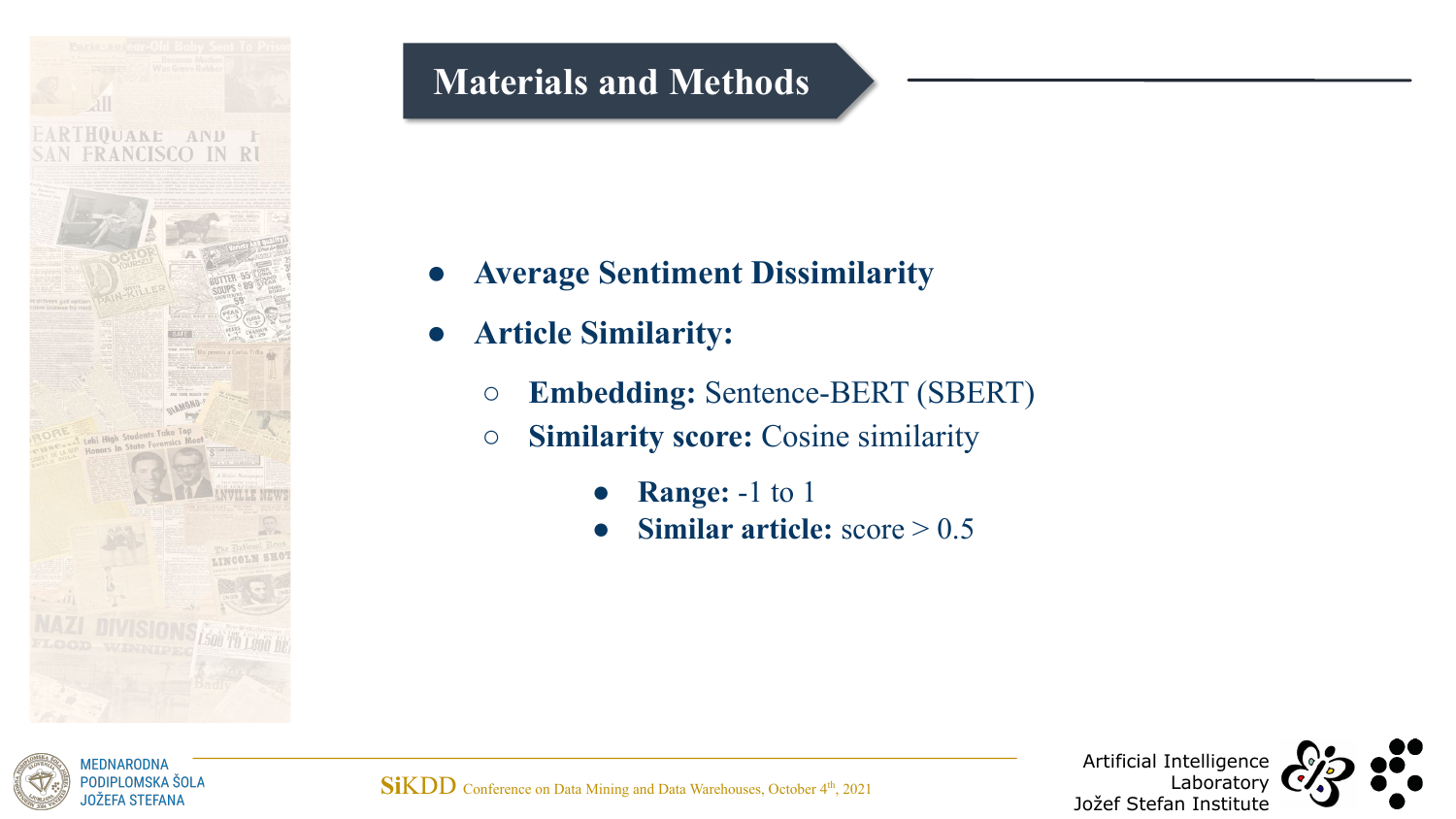

MEDNARODNA PODIPLOMSKA ŠOLA JOŽEFA STEFANA

## **Results and Analysis**

- **● Possible article pairs:** 44,492,800
- **● Similar pairs:** 375,008
- **Average sentiment dissimilarity:** 0.171
- **● Percentage of reversed sentiment polarity:** 27%

|          |    | Positive Negative |
|----------|----|-------------------|
| Positive | 69 | 15                |
| Negative | 11 |                   |

Confusion matrix to show the percentage of similar article pairs with respect to their sentiment polarity.



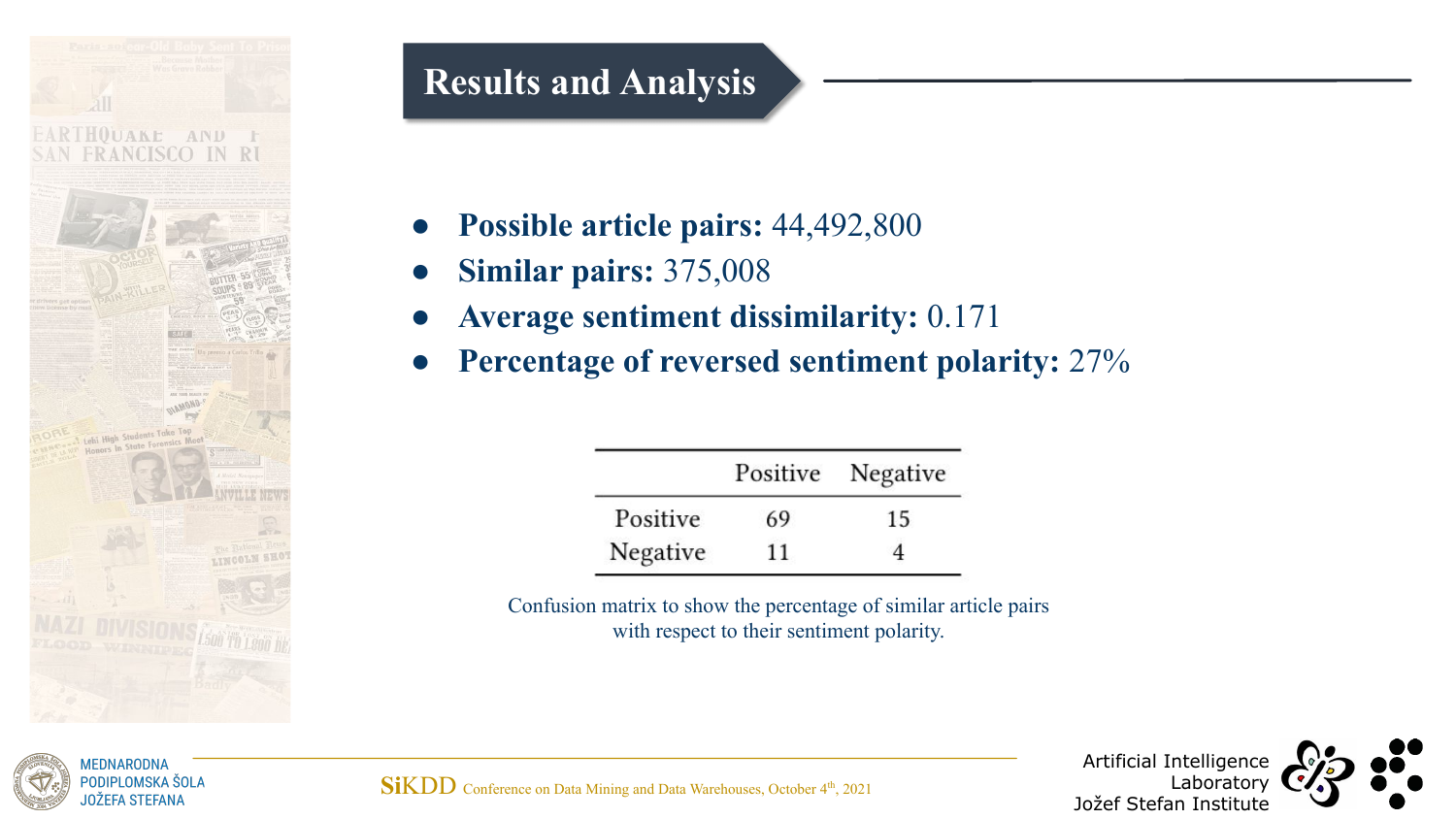

## **Results and Analysis**

#### **Impact of news categories:**

| News category          | <b>Average Sentiment Difference</b> |
|------------------------|-------------------------------------|
| Sports                 | 0.19                                |
| <b>Business</b>        | 0.20                                |
| Politics               | 0.18                                |
| Health                 | 0.16                                |
| Environment            | 0.22                                |
| Technology             | 0.14                                |
| Arts and Entertainment | 0.19                                |

Distribution of average sentiment difference across news categories for similar article pairs with identical category.



**MEDNARODNA** PODIPLOMSKA ŠOLA **JOŽEFA STEFANA** 

SiKDD Conference on Data Mining and Data Warehouses, October 4<sup>th</sup>, 2021

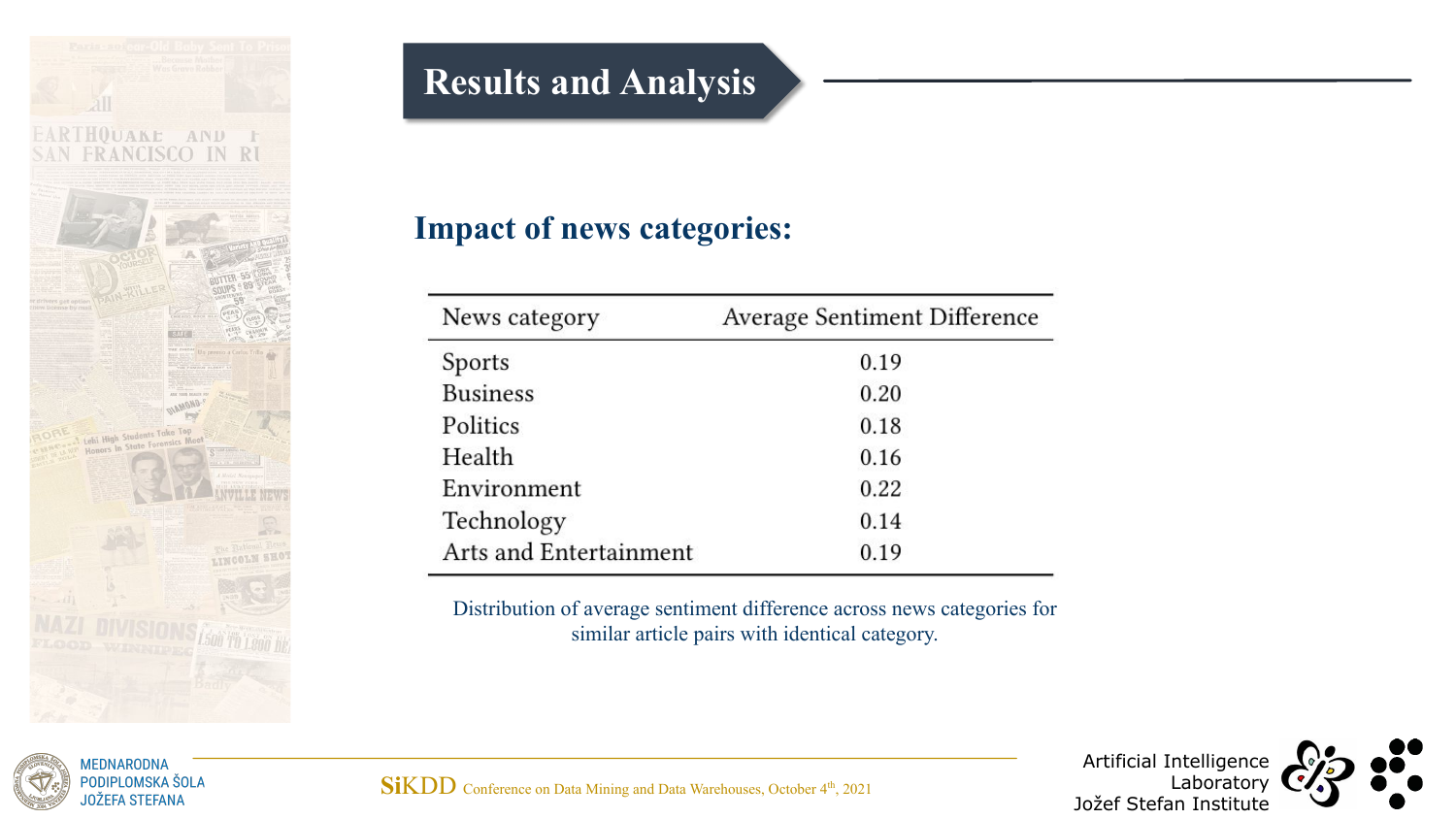

## **Results and Analysis**

#### **Impact of news categories:**

|          | Sports |                                   | <b>Business</b> |    | Politics |    | Environment   Health |    |    |                               |  |  | Technology   Arts & Entertainment |     |
|----------|--------|-----------------------------------|-----------------|----|----------|----|----------------------|----|----|-------------------------------|--|--|-----------------------------------|-----|
|          | Pos    | Neg   Pos Neg   Pos Neg   Pos Neg |                 |    |          |    |                      |    |    | Pos $Neg \mid Pos \text{Neg}$ |  |  | Pos                               | Neg |
| Pos      | 77     | 10                                | 62              | 28 | 42       | 18 | 55                   | 18 | 29 | 12                            |  |  |                                   |     |
| $Neg$ 11 |        |                                   |                 |    |          | 16 | 14                   | 12 |    | 46                            |  |  |                                   |     |

Category-wise confusion matrix to show the percentage of similar article pairs with respect to their sentiment polarity.



**MEDNARODNA** PODIPLOMSKA ŠOLA **JOŽEFA STEFANA** 

SiKDD Conference on Data Mining and Data Warehouses, October 4<sup>th</sup>, 2021

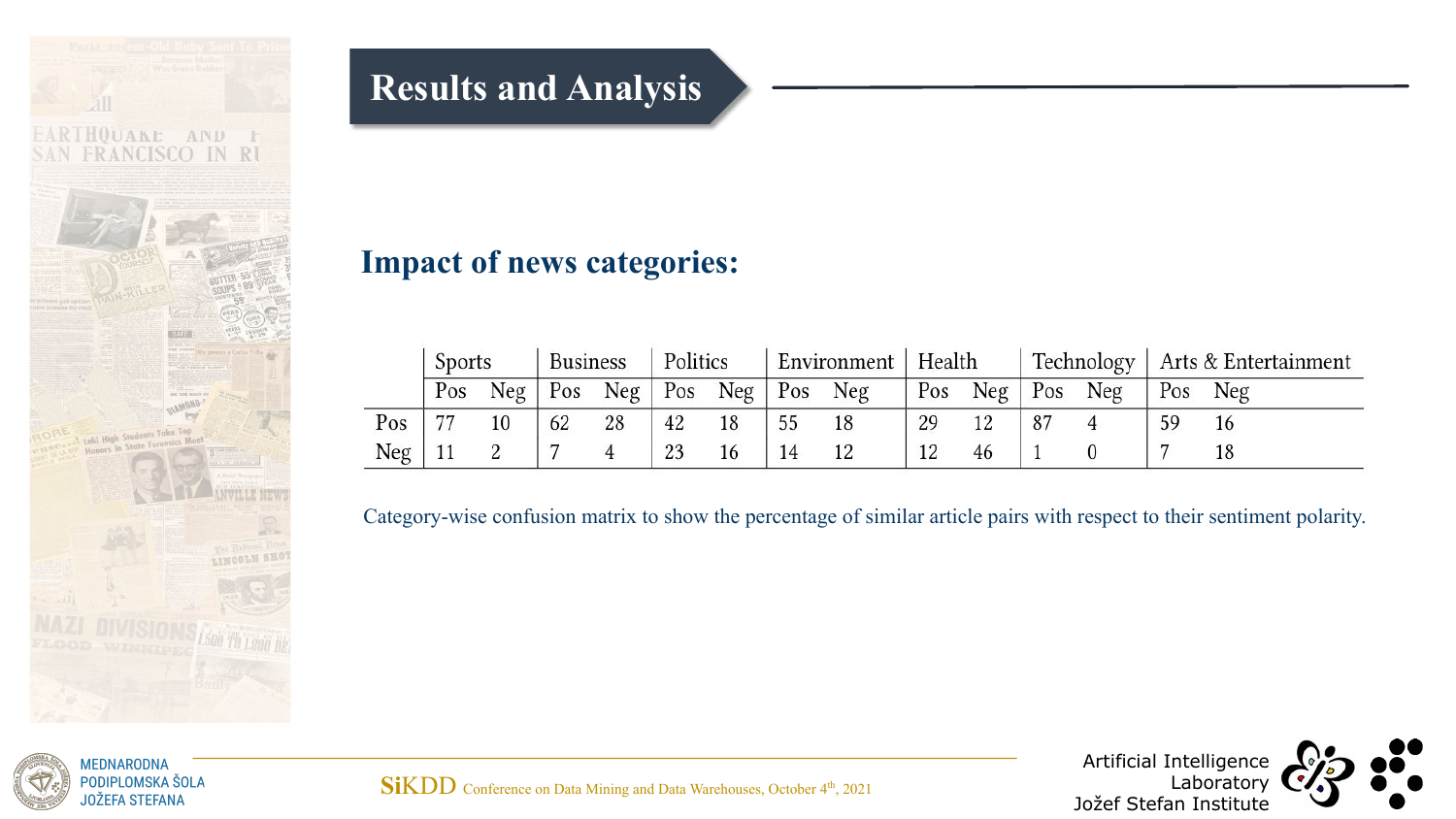

## **Results and Analysis**

#### **Impact of news categories:**



Distribution of average sentiment differences across categories for similar articles in the same category.





SiKDD Conference on Data Mining and Data Warehouses, October 4<sup>th</sup>, 2021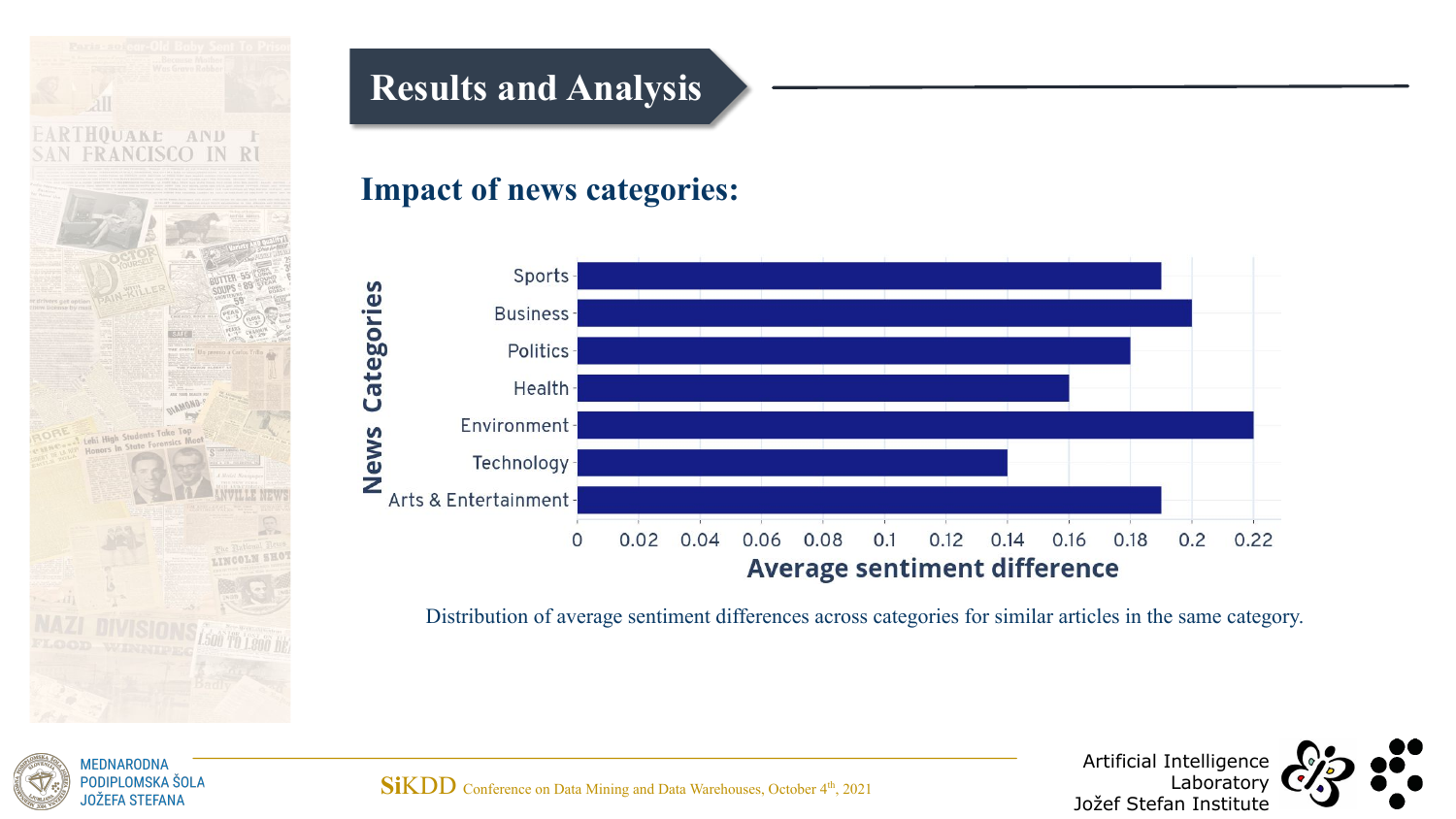

PODIPLOMSKA ŠOLA **JOŽEFA STEFANA** 

## **Results and Analysis**

#### **Impact of news categories:**



Effect of category on sentiment polarity.



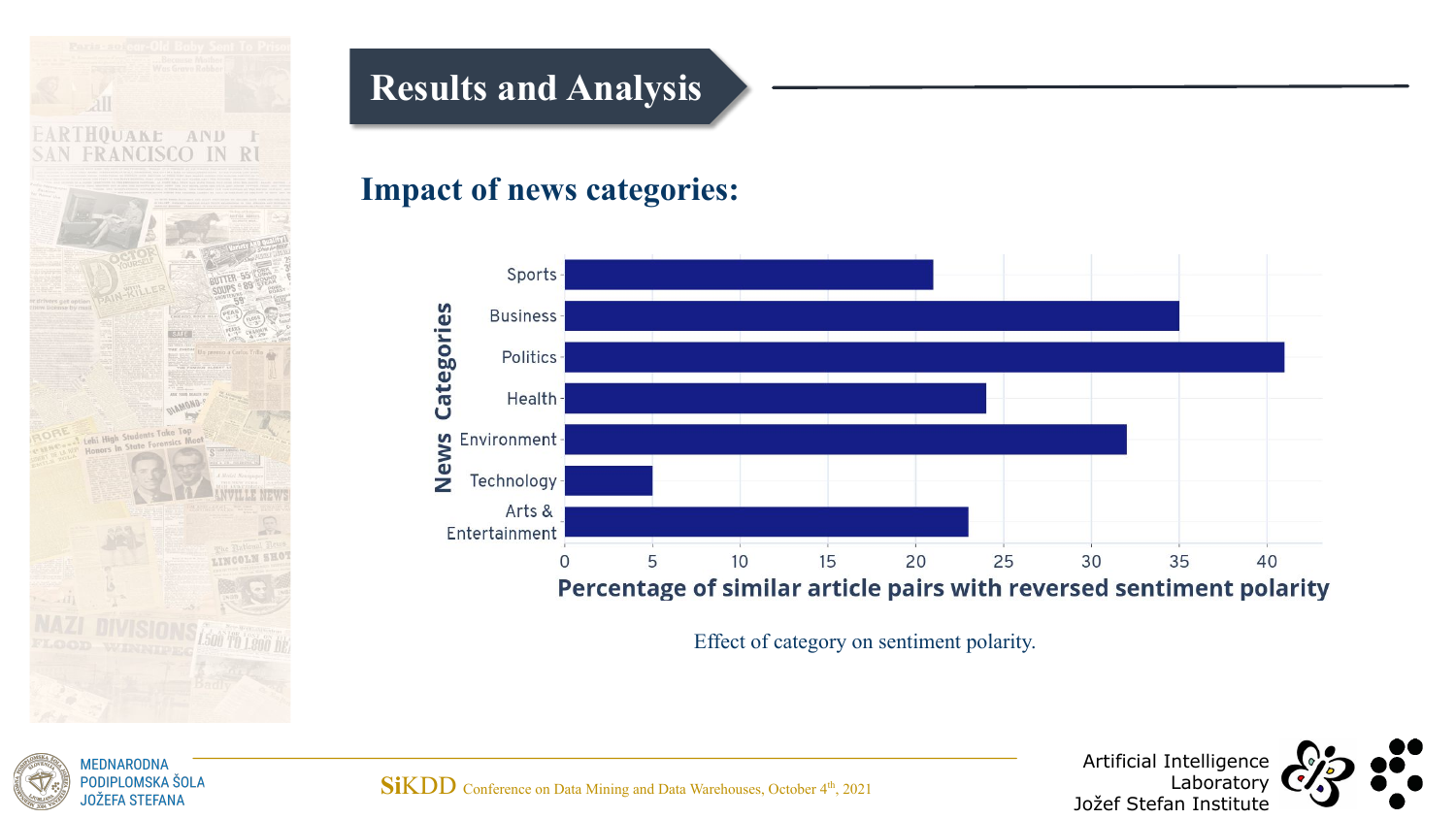

## **Future Direction**

- Identify the most frequently mentioned topics in the Olympic legacy corpus.
- See how they affect the news sentiment of articles about different geographical locations.
- Explore the role of cultures and languages in this bias analysis.
- Discover the adjectives used to describe the negative and positive legacies of Rio and London.



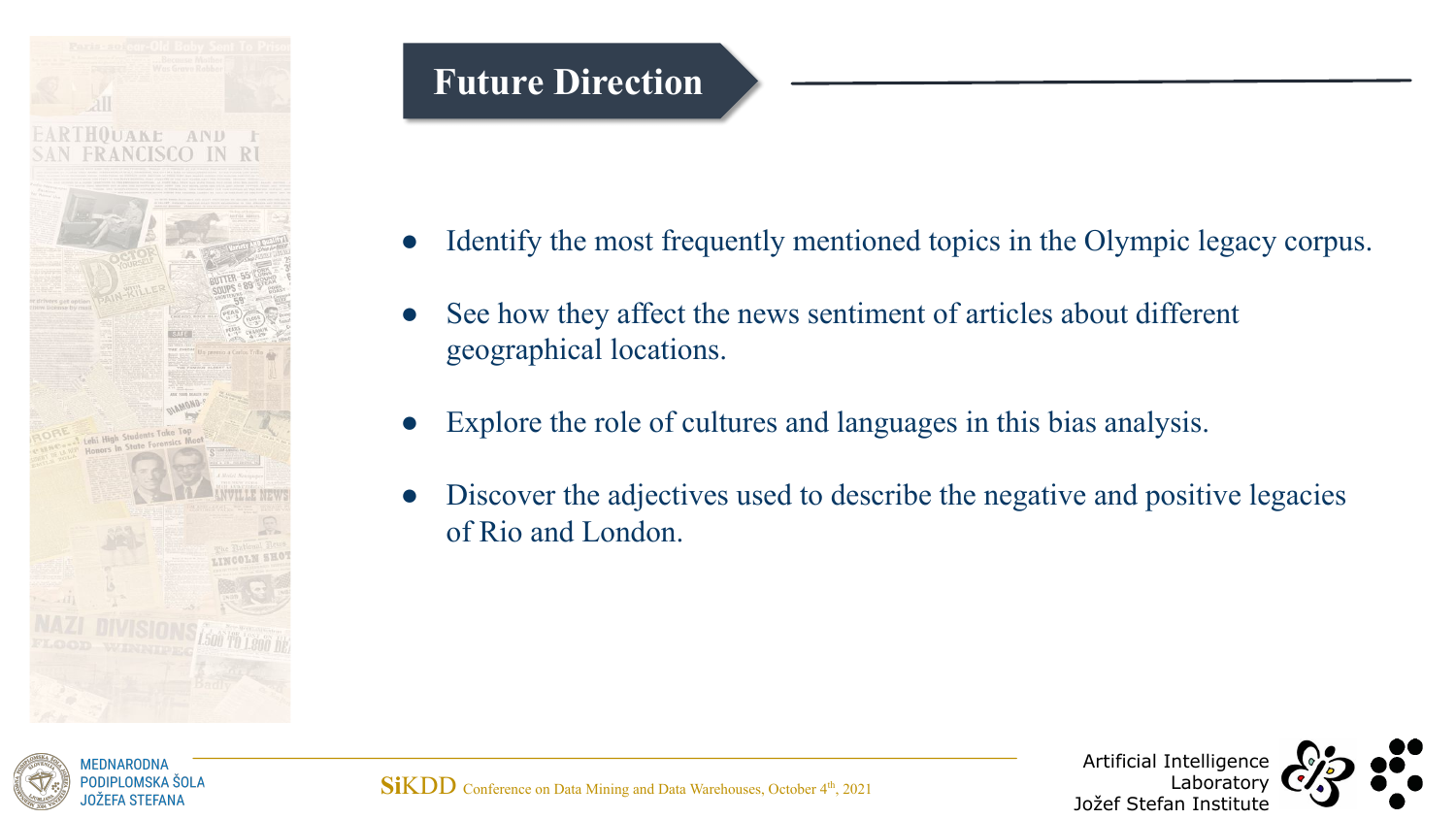

### **Acknowledgements**

#### This work was supported by the Slovenian Research Agency and the European Union's Horizon 2020 research and innovation program under the Marie Skłodowska-Curie grant agreement No 812997







**SiKDD** Conference on Data Mining and Data Warehouses, October 4<sup>th</sup>, 2021